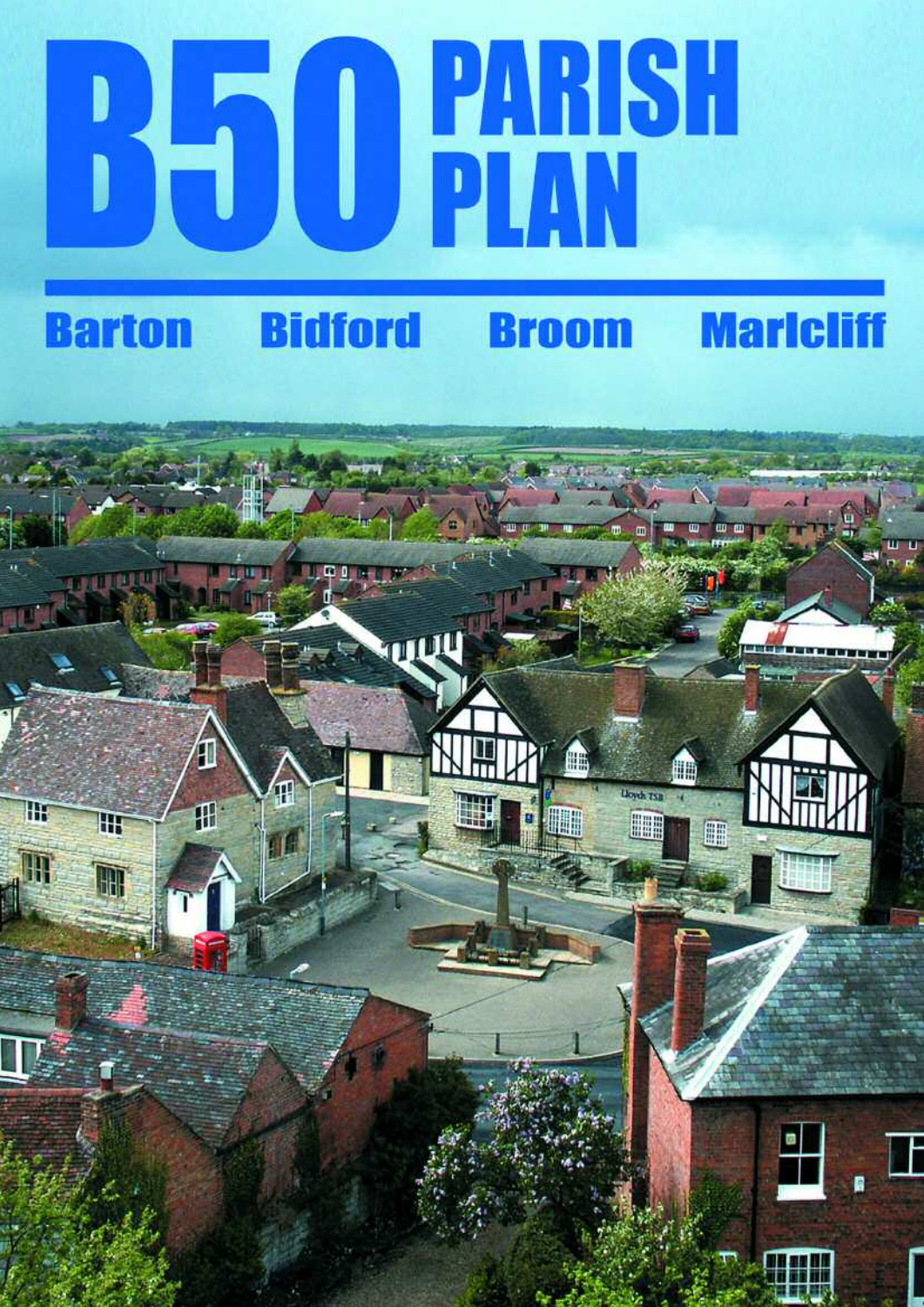# **INDEX**

|                        | Page |                           | Page    |
|------------------------|------|---------------------------|---------|
| Foreword               |      | The Environment           | 9 & 10  |
| Introduction           | 2    | Planning and Development  | 11      |
| Transport              | 3    | <b>Public Utilities</b>   | 12      |
| Traffic                | 4    | Health                    | 13      |
| Amenity and Cleansing  | 5    | Social Services           | 14      |
| Housing                | 6    | Children and Young People |         |
| Employment             | 7    | Leisure and Recreation    | 15      |
| <b>Village Matters</b> | 8    | Law and Order             | 16      |
|                        |      | Acknowledgementa          | 17 & 18 |

# **FOREWORD**

As Chairman of the Parish Council I would like to congratulate the members of the B50 appraisal group on a magnificent document. The village appraisal has enabled the residents of the Parish of Bidford to have a say on how they would like the villages to develop in the future. It has also helped the parish Council to push for improvements to the villages in relation to residential, business and recreational development.

As a Parish Council we have been able to say to various bodies this is what the residents of Bidford / Broom / Marlcliff and Barton want.

I am therefore pleased to see the final part of this process produced today.

Fred Hiscocks Chairman Bidford Parish Council December 2003

I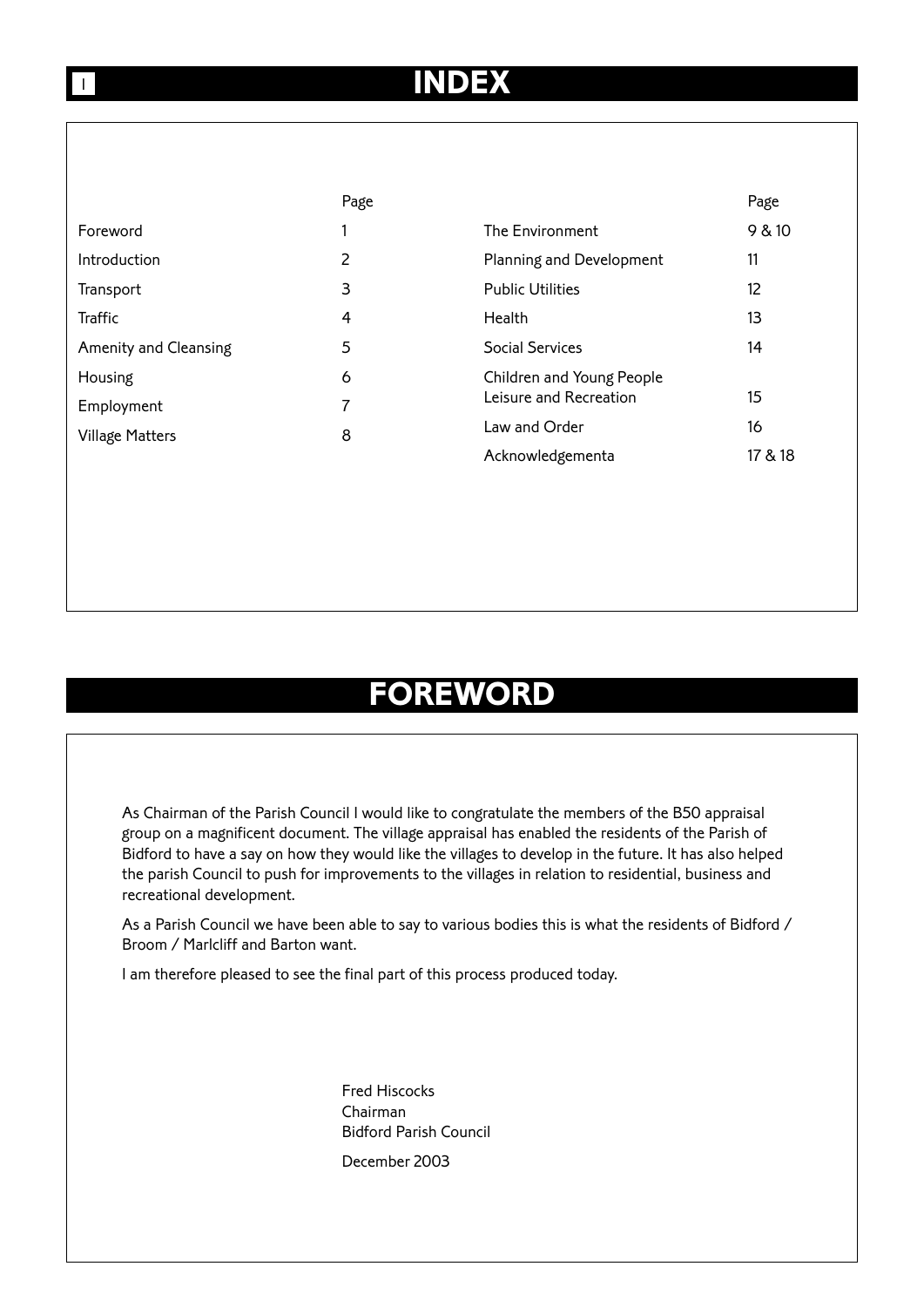In November 2000, the parish council put on a Village Day in the Crawford Hall and invited residents to come and say what they thought of the village(s) and what sort of improvements they would like to see. Those who were willing to do something about it were asked to leave their names and addresses.

On 30th January following the Crawford Hall was again the venue, when the council asked residents from Broom, Bidford, Marlcliff and Barton to think about carrying out a parish appraisal, and to listen to experts from Stratford District Council and the Countryside Agency explaining what an appraisal is, and how to conduct it.

A parish appraisal is a systematic snapshot of the area, obtained at a particular time, by asking the population their views on the quality of life and services in the parish, and drawing conclusions from the responses received as to what changes and improvements are needed. The findings are passed to the local authorities (in this case, Stratford-on-Avon District Council and Warwickshire County Council) for their attention.

About forty people showed interest, and over sandwiches and a glass of wine, discussed their own personal interests, and the kind of contribution they could make. Led by John Rigby, who at that time was a member of the parish council, they broke into small groups to map out the scale and breadth of the appraisal, what preliminary work was needed, and whether a full-scale appraisal of such a large parish was a practical proposition. They decided it was, and set up a steering group of eight members to manage the process.

This was the beginning of eighteen months' work putting a questionnaire together, testing and modifying it, distributing it to residents (and collecting it back), and then checking, analysing and interpreting the results. These were presented to the parish council and the public in November 2002 at a very successful Village Day event, which produced a lot of new and positive feedback.

At this point the appraisal became the Action Plan, and the new feedback was integrated with the questionnaire results to point up the lines of action local residents wanted to see taken, and by whom. This stage was completed by March 2003, when the action plan was presented to, and adopted by, the parish council. It was endorsed by Stratford District Council in June, and is now the official Parish Plan.

With very few changes, the steering group has stayed together throughout the three years it has taken to reach this point. Members have met regularly - at several stages as often as weekly – and I can't thank them enough for the tremendous amount of hard work they have put in.

On behalf of the Steering Group, it is my pleasure to present and commend the Parish Plan to you. Without your efforts it would not exist, and I want to thank you and all the other respondents for your thoughtful contribution. There are many others to thank as well, and you will find their names on other pages. I hope that you and they will find the Parish Plan a satisfactory expression of your opinions and the parish council's aspirations for the community, and that you will want to keep it handy.

> Mike Gerrard Chairman B50 Appraisal Group December 2003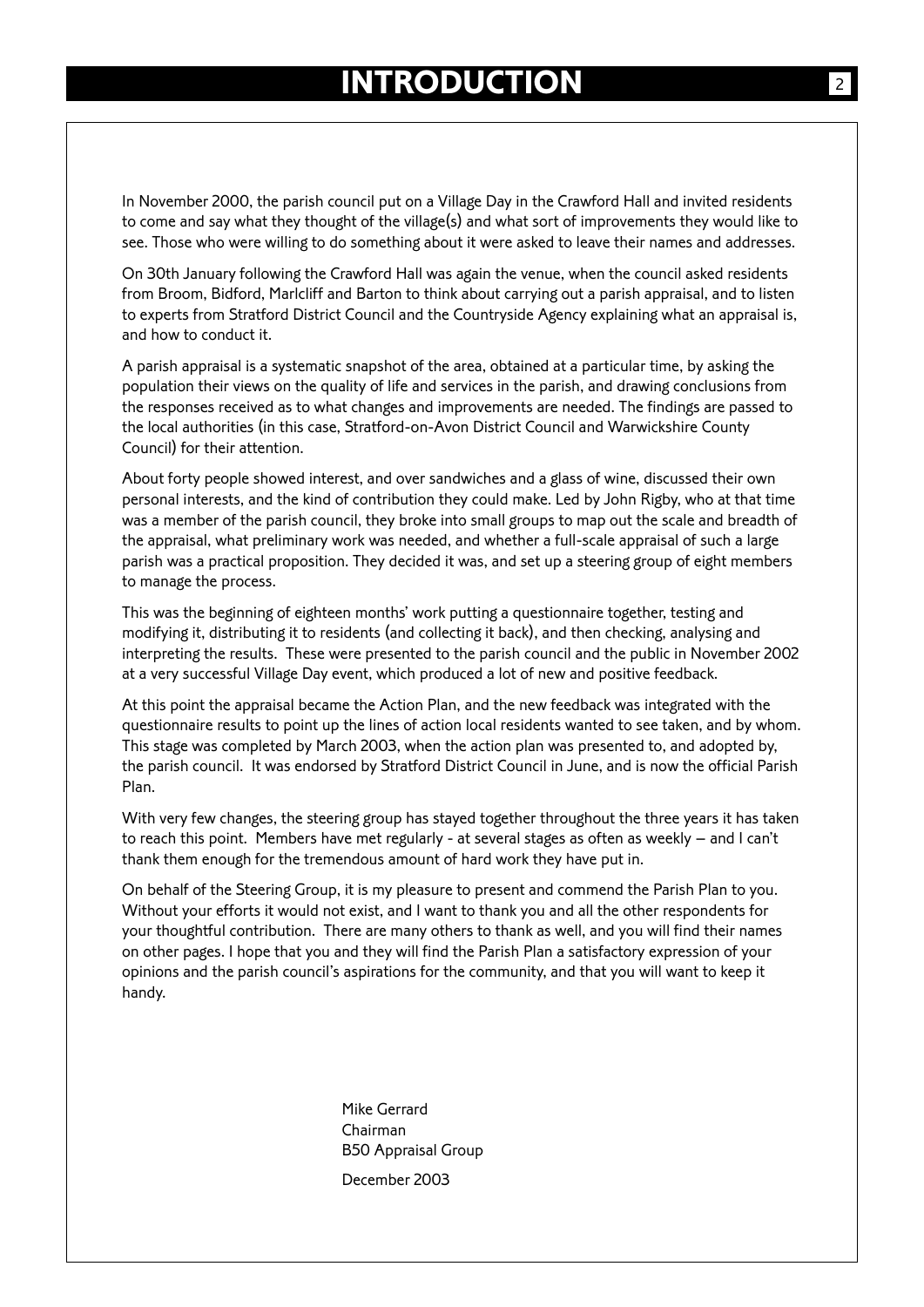# **TRANSPORT**

## **The Issues**

- ❖ Improving the quality and popularity of local bus services
- ❖ Connections in and around the villages
- ❖ Key destinations and comfortable inter-service changes
- ❖ Public transport information and advertising
- Meeting the cost of changes and improvements

## **Solutions**

- Providing bus services to meet people's travel needs, making them user-friendly, reliable and competitive with other means of transport.
- Pinpointing the most popular destinations and ensuring that they can be reached by public transport.
- Co-ordinating local bus services with bus services in neighbouring towns and villages and with onward bus, coach or rail services to destinations further afield.
- Providing clean and comfortable waiting facilities and good quality information to enable users to plan their onward journeys.

# **Action**

- 1. Review all the public transport services available from this area, looking at the usefulness of existing routes, timetables and fares, in relation to the most popular destinations in Stratford district and beyond; changing from one service to another, and travel costs.
- 2. Look into all grant aid opportunities to see which of them can benefit local transport.
- 3. Approach neighbouring parishes and community groups in the area regarding jointly funded community buses or sharing services to satisfy presently unmet transport needs.
- 4. Disability/wheelchair/pushchair-friendly buses to be brought into service.
- 5. Examine the case for a bus service connecting with the railway station at Honeybourne.
- 6. Publicise all improvements made to public transport and produce regular leaflets to let the public know about the services that are available.
- 7. Float the idea of "walking bus" schemes to ease traffic at Bidford school.
- 8. Campaign locally and nationally for improvements to the concessionary fare scheme.

#### **Timescale**

Starting now, and continuing from year to year.

## **Partners**

Parish Council **District Council** County Council Countryside Agency Stratford Rural Transport Partnership Warwickshire Rural Community Council Bidford Community Group Bus, coach and rail companies

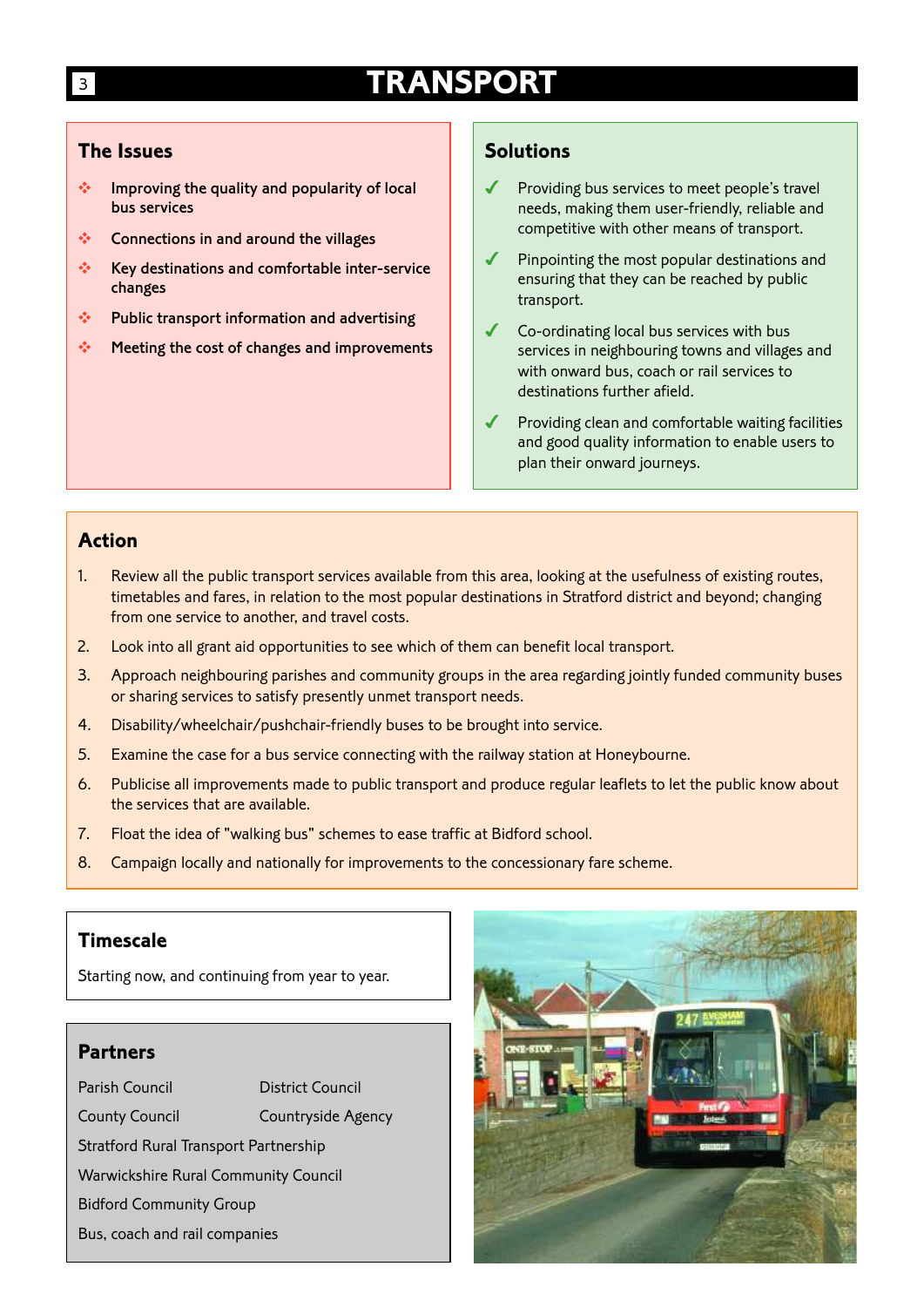# **TRAFFIC**

#### **The Issues**

- ❖ Traffic calming. Keeping to speed limits. Obeying traffic regulations
- ❖ Easing the movement of traffic at key road junctions
- ❖ Free movement of pedestrian, cycle and motor traffic throughout the parish
- ❖ Car parking in all areas, and especially at Bidford School
- ❖ Appearance and cleanliness of streets, pavements and footpaths.
- ❖ The future of Bidford High Street

# **Solutions**

- Upgrading the traffic calming schemes in Bidford and adding new schemes on Salford Road and in Broom and Barton, with speed limits to make them enforceable.
- Improving visibility and priorities at main junctions to ease traffic flows.
- Making full use of the traffic capacity of Salford Road and Tower Hill to relieve congestion in Bidford High Street, opening up the possibility of environmental improvements and safer access for disabled and pedestrian users to the High Street shops and other facilities.

## **Action**

- 1. Review all existing traffic calming schemes with a view to making them more effective; and create new schemes on Salford Road and in Broom.
- 2. Review all speed limits, with particular reference to Tower Hill, Salford Road and Welford Road, Barton, and identify locations for road safety cameras.
- 3. Measure traffic movements at key junctions and take the steps needed to improve traffic flows, with special attention to the Victoria Road/Salford Road junction.
- 4. Examine parking provision throughout the parish with the aim of balancing spaces against need in every area.
- 5. Look into the construction of a roundabout at the junction of Waterloo Road and Bidford High Street with Tower Hill and making that end of the High Street one way. Work out what environmental improvements to the High Street this action would make possible and consult with the public on putting the whole scheme into effect.
- 6. Keep street lighting, signs etc. in good condition and replace when necessary.
- 7. Ask the County and the Environment Agency to join a working group to look into the provision of a footbridge from Bidford to the Big Meadow.

# **Timescale**

Permanent.

To start early in 2004, continuing through 2005 (items 4, 5 and 7).

## **Partners**

Parish Council District Council County Council Police Warwickshire Casualty Reduction Partnership Environment Agency Local Bus Companies

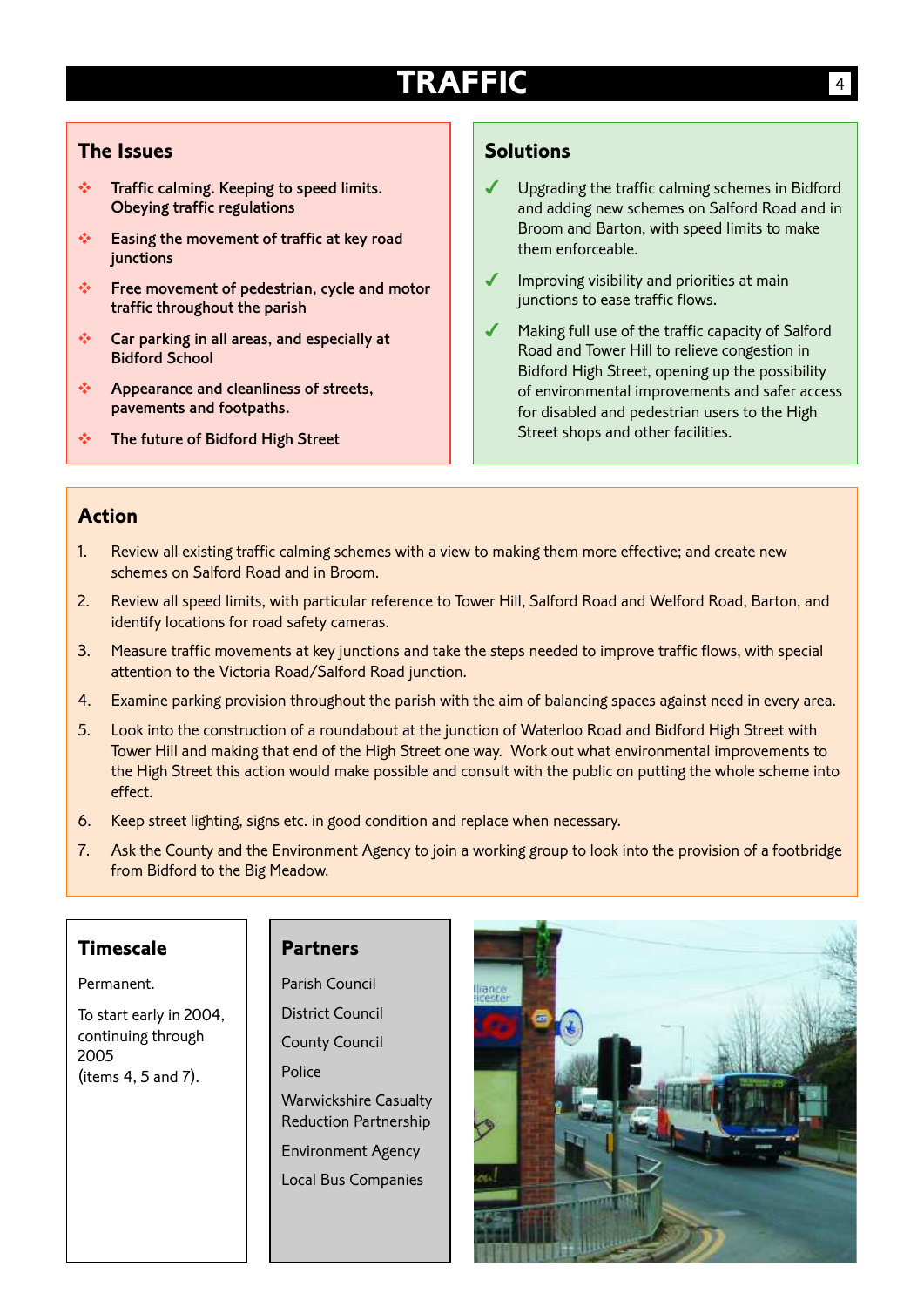# **AMENITY and CLEANSING**

#### **The Issues**

- ❖ Making certain that the refuse collection service covers all households in the parish
- ❖ More frequent recycling of a greater range of waste
- ❖ Litter and dog mess
- ❖ Improving the cleanliness of streets, paths and open spaces

#### **Solutions**

- Extending the full range of refuse collection services to every address in the parish and ensuring that all householders can play a full part in environmentally friendly waste collection and disposal.
- Extending the range of the household waste recycling scheme and providing environmentfriendly containers for waste awaiting collection.
- ✔ Strengthening policy, education and enforcement measures on litter and dog fouling and upgrading the cleansing and maintenance of streets, footways and open spaces to the highest standards.

# **Action**

- 1. Guarantee universal provision of all waste collection services including garden waste, and extend the scale and frequency of collection and recycling.
- 2. Introduce more environment-friendly containers than the plastic bags currently used for waste storage and collection
- 3. Put additional resources into cleaning and maintaining pavements, footpaths, cycle and bridleways, public open spaces and the Big Meadow.
- 4. Take steps to ensure that street lighting throughout the parish is adequate for public safety and is regularly inspected and maintained.
- 5. Put additional resources into the removal of litter and dog mess, providing more bins and better clearance and using educational and enforcement means to make the point.



# **Timescale**

Permanent, starting immediately.

Progressive improvements during 2004 and 2005.

## **Partners**

Parish Council District Council County Council

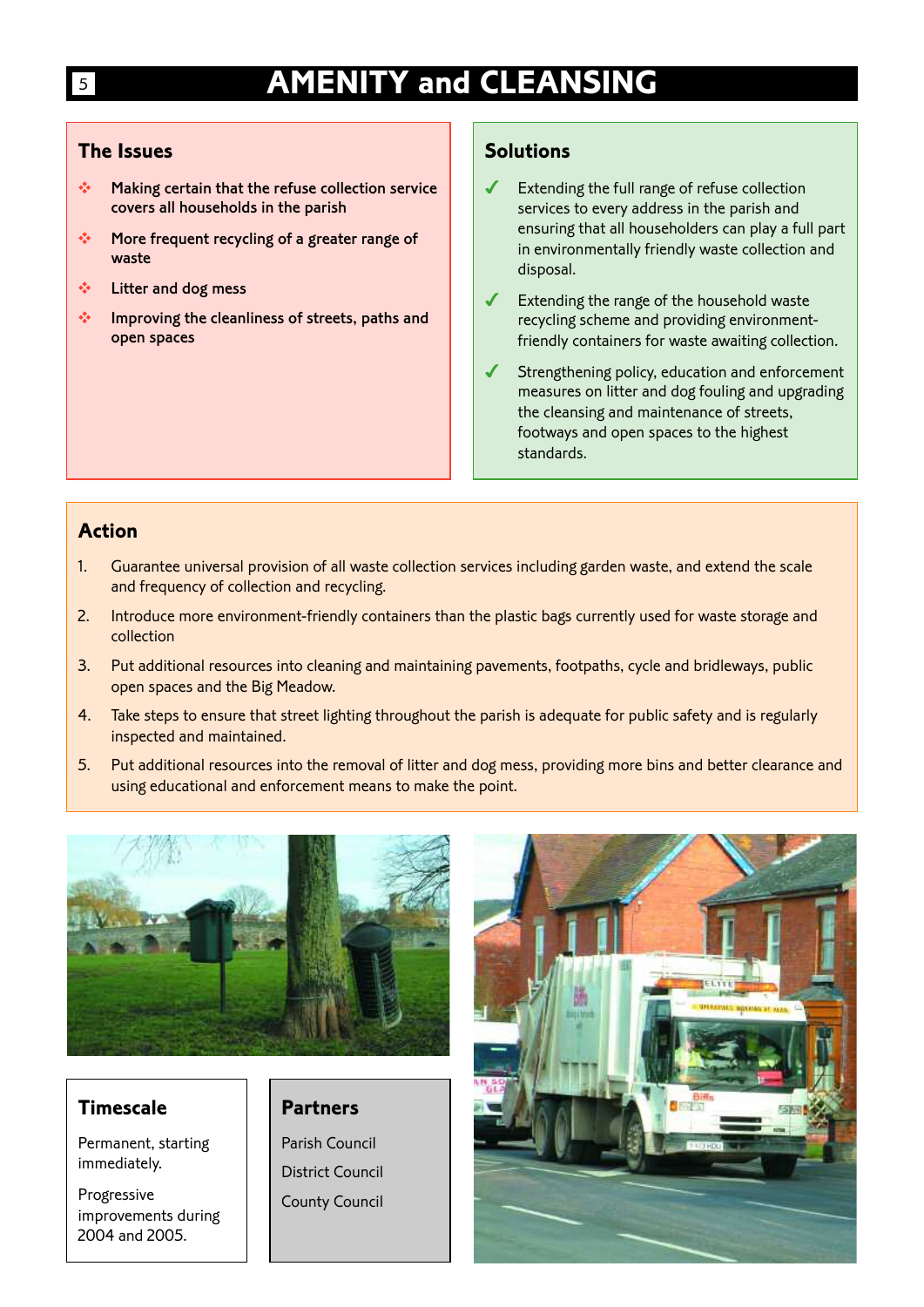# **HOUSING**

#### **The Issues**

- ❖ Protecting the village character in all parts of the parish
- ❖ The need for affordable housing throughout the parish
- ❖ Inadequate special housing provision for disabled and other handicapped residents
- ❖ Encouraging small-scale developments, including infill
- ❖ Development on Friday Furlong

# **Solutions**

- ◆ No more large-scale developments.
- ◆ New housing estates only to be considered on the former school site and Friday Furlong. Otherwise find sites where single houses or small groups of houses can be built.
- Concentrate on houses and flats to rent: sheltered and starter homes and 3-bedroom houses to buy or for shared ownership.
- ◆ Use traditional materials and styles to give new houses a village feel.

#### **Action**

- 1. The results of the parish appraisal have been given to Stratford District Council who are the local housing authority, and have themselves endorsed this plan.
- 2. Both the district and the parish councils now have a policy in favour of social and sheltered housing, starter homes and small family houses, and small developments of between one and five dwellings.





#### **Timescale**

The recommendations of the parish appraisal are already being put into practice by the District Council.

They form part of the Local Plan, and are thus in place until the year 2011.

## **Partners**

Parish Council

District Council

Local Housing Associations and Developers

Voluntary **Organisations** concerned with housing, homelessness, disability and related issues.

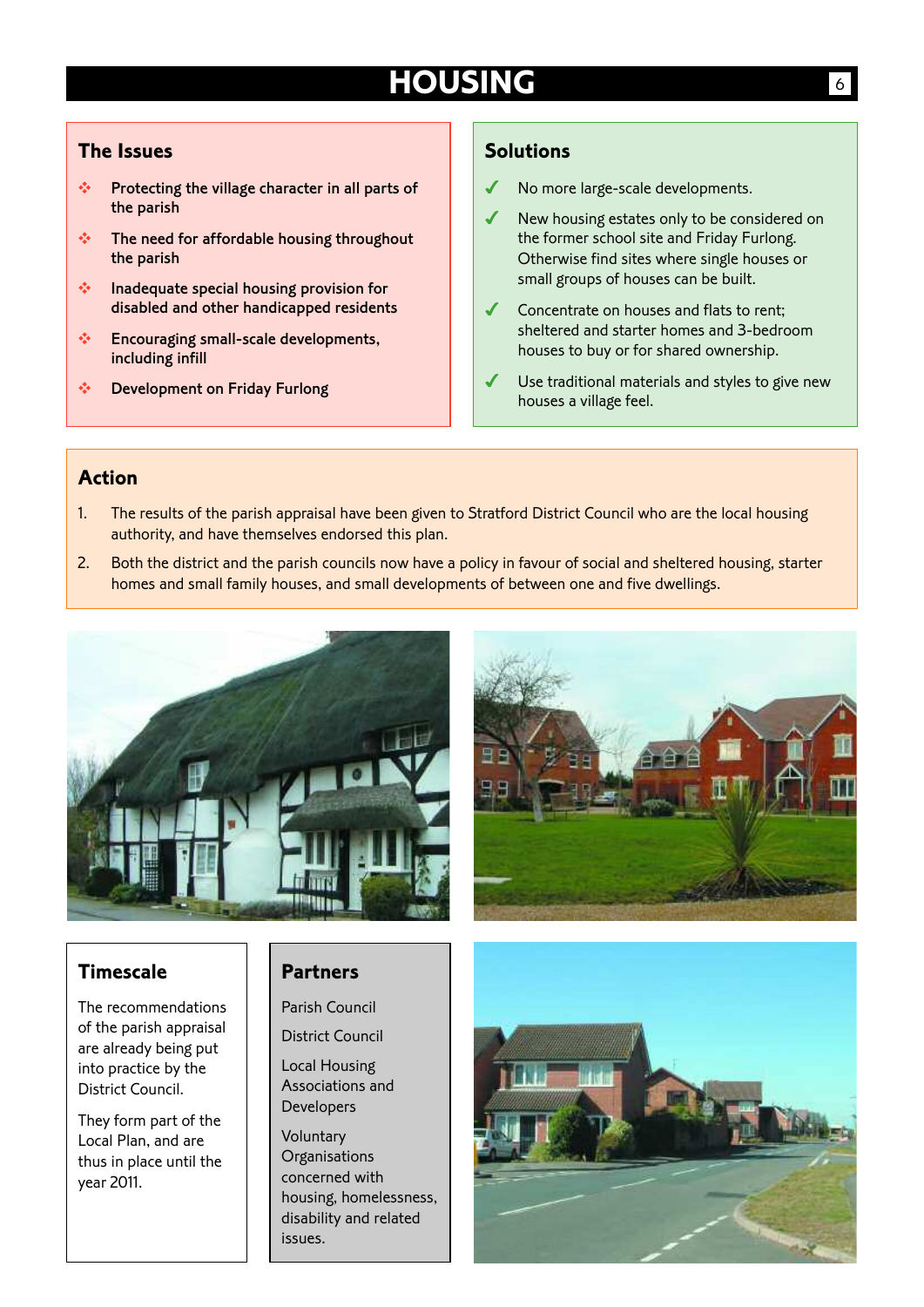# **EMPLOYMENT**

#### **The Issues**

- ❖ Better work opportunities within the parish
- ❖ Remove obstacles to obtaining employment
- ❖ Better prospects for school leavers and young people
- ❖ Development of new activities and visitor attractions



# **Solutions**

- An increase in general activity in the parish will help in improving local employment opportunities.
- More shops, more businesses, more crafts, even more voluntary activity may have an employment spin-off.
- ◆ Many people in the parish believe that the attractions of the villages are underrated, and putting some effort put into making them better known is likely to be reflected in new part-time work.
- Agencies with an interest in employment need to be reminded of the needs and potential of this parish.

# **Action**

- 1. Draw the attention of the authorities and government agencies in Warwickshire to the difficulties some residents have in getting work, and agree action programmes with them.
- 2. Alert these authorities and agencies to local interest in small-scale craft and industrial workshops as a source of possible employment.
- 3. Set up a working group in the parish to advise on increasing the impact of local visitor attractions; new attractions that could be developed, and the potential for new employment.
- 4. Review youth employment and training policies and practices, recognizing that young people are looking for attractive work in this area.

# **Timescale**

Starting early 2004, continuing through 2004 and 2005, and after that for as long as it takes.

## **Partners**

Parish Council District Council

County Council Local Voluntary Agencies

Department of Employment

Youth Employment Service

Local Businesses, Trade Associations and Trade Unions

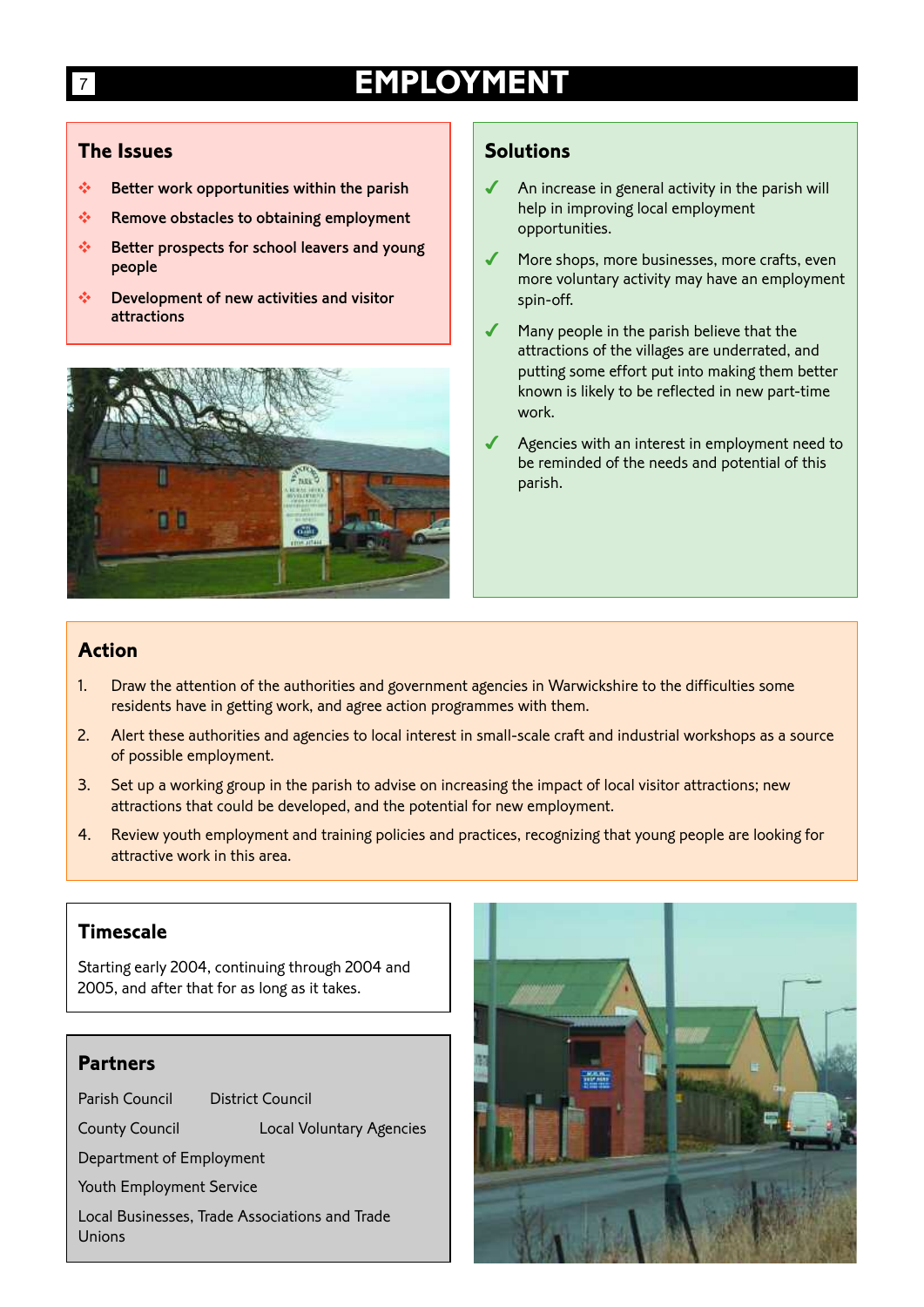# **VILLAGE MATTERS**

## **The Issues**

- More up to date information, more easily available
- ❖ Better information service from the Parish Council
- ❖ More complete local information service from the councils, the utility companies, public bodies and voluntary organisations

## **Solutions**

- Encourage the wider spread of official, public and general information in every part of the parish setting up new information points and using the latest technology as well as the traditional methods to give out information.
- Encourage people to ask for information and offer local individuals and voluntary groups the opportunity to advertise their own interests, activities and achievements in the community.

# **Action**

- 1. Make public information more widely available in the parish by means of the library, website and notice boards, and keep it up to date.
- 2. Set up local information points in shops and/or other suitable premises in each of the villages, and make sure that the full range of information is available there.
- 3. Put details of local development applications in each of the information points, with comment sheets to be fed back to the Parish Council.
- 4. Put copies of the meeting dates, agendas, and minutes of the parish council in the library, on the website, on notice boards and in local information points.
- 5. Make sure that the website is run and maintained to a professional standard, and that its existence is known as widely as possible in the community.
- 6. Publish a leaflet describing the parish and its interesting features.
- 7. Ask Bidford Community Group to consider publishing their newsletter on a regular cycle and more frequently if possible.
- 8. Draw the attention of ministers of religion to the appraisal results of interest to them.
- 9. Ask the police to consider putting out a regular newsletter to every household in the parish, perhaps in association with the Community Group.
- 10. Draw public attention to the parish council residents' parking scheme on the Big Meadow.

## **Timescale**

Permanent. To start at the beginning of 2004, with all items in place by the end of the year.

The parish council to receive a report annually on the effectiveness of the measures adopted.



## **Partners**

Parish Council **District Council Council** County Council Police The Countryside Agency Local Press County Library Local Tourist Organisation Bidford Community Group **Local Voluntary Organisations**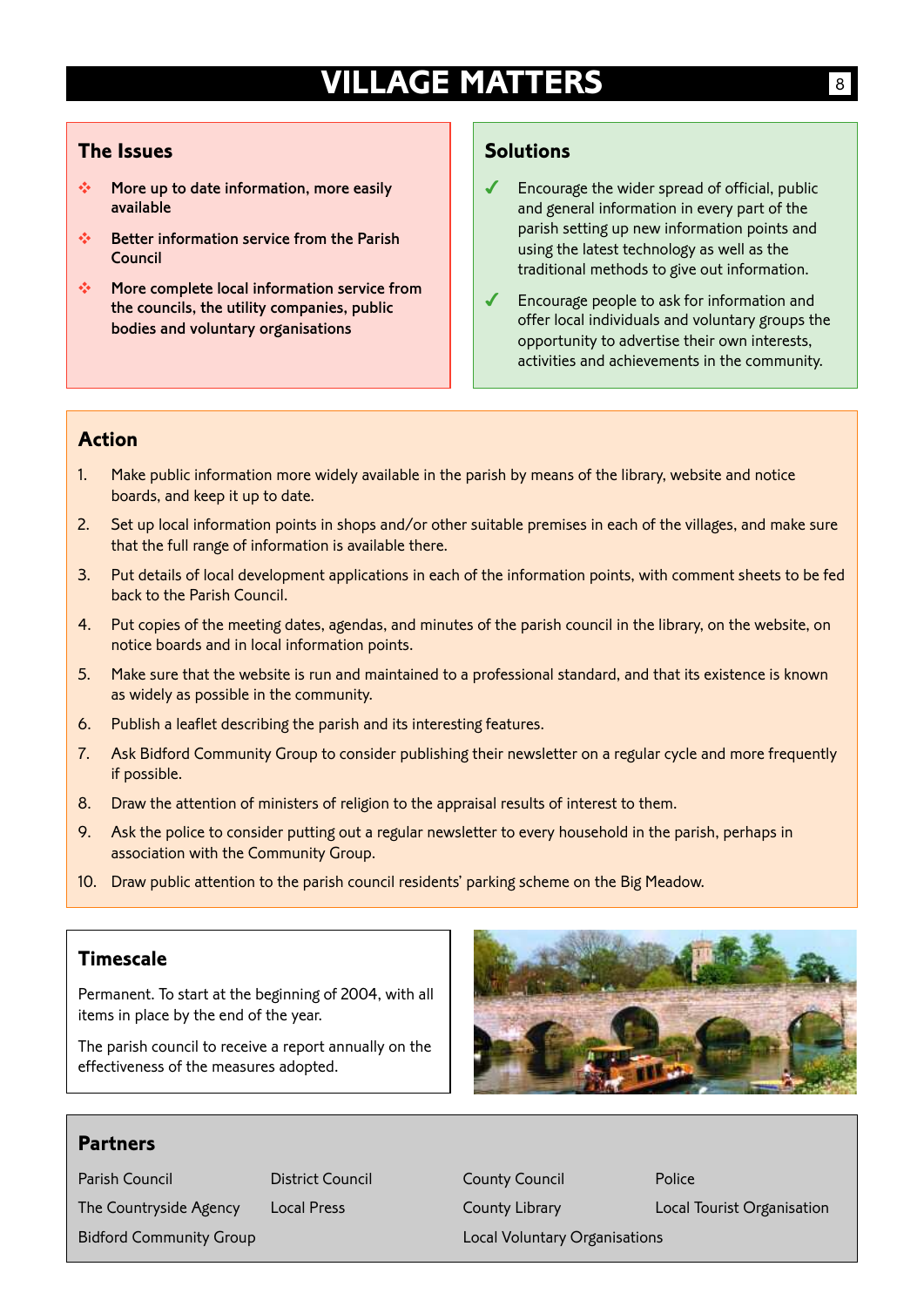# **THE ENVIRONMENT**

#### **The Issues**

- Preservation and improvement of the historic and scenic features of the parish
- ❖ Flood prevention and defence
- ❖ The Avon and the Arrow as environmental assets
- ❖ Facilities for walkers, cyclists and horse riders
- ❖ Protection, upkeep and improvement of open areas and landscaped features



## **Solutions**

- Understanding that sites of historic or special interest are assets to the community.
- ✔ Identifying their locations and providing descriptive or explanatory signs for them.
- $\blacklozenge$  Setting up an information centre in the parish and promoting general interest.
- ◆ Acknowledging the asset value of the rivers and keeping them free of debris and obstructive growth. Using them for riverside walks and other recreation, and for a broader range of aquatic activities.
- Using flood defence and water drainage regulations to control development in areas vulnerable to flooding; offering advice and practical assistance to residents, and creating an emergency team to help them whenever necessary.
- Making footpaths, cycle and bridleways more attractive, and treating them as special interest locations. Extending the network in keeping with other environmental policies.
- Maintaining an environmental taskforce of volunteers to take care of trees, hedges, streams, verges and wildlife habitats.

# **Action**

- 1. Establish an information centre in the parish with the potential to develop into a small museum. Erect an explanatory sign at the site of the Anglo-Saxon burial ground.
- 2. Set up an inter-authority group to agree schemes for keeping the rivers clean and clear; increasing the recreational use of the rivers, and illuminating Bidford Bridge as a river feature.
- 3. Apply the new flooding and drainage regulations to all new developments. Provide information on local flood defence arrangements where they exist and an advisory service to the public on flood protection.
- 4. Set up a volunteer group to assist in emergencies such as flooding or gale damage.
- 5. Extend the network of foot, cycle and bridleways in line with these policies, with maps and descriptive leaflets for users (especially advice for those with access problems), and directional or explanatory signs where necessary.
- 6. Adopt an active policy on hedge, ditch and verge management; tree planting and habitat conservation, and create a voluntary taskforce to carry it out.
- 7. Protect allotment sites, and create new public open spaces wherever possible.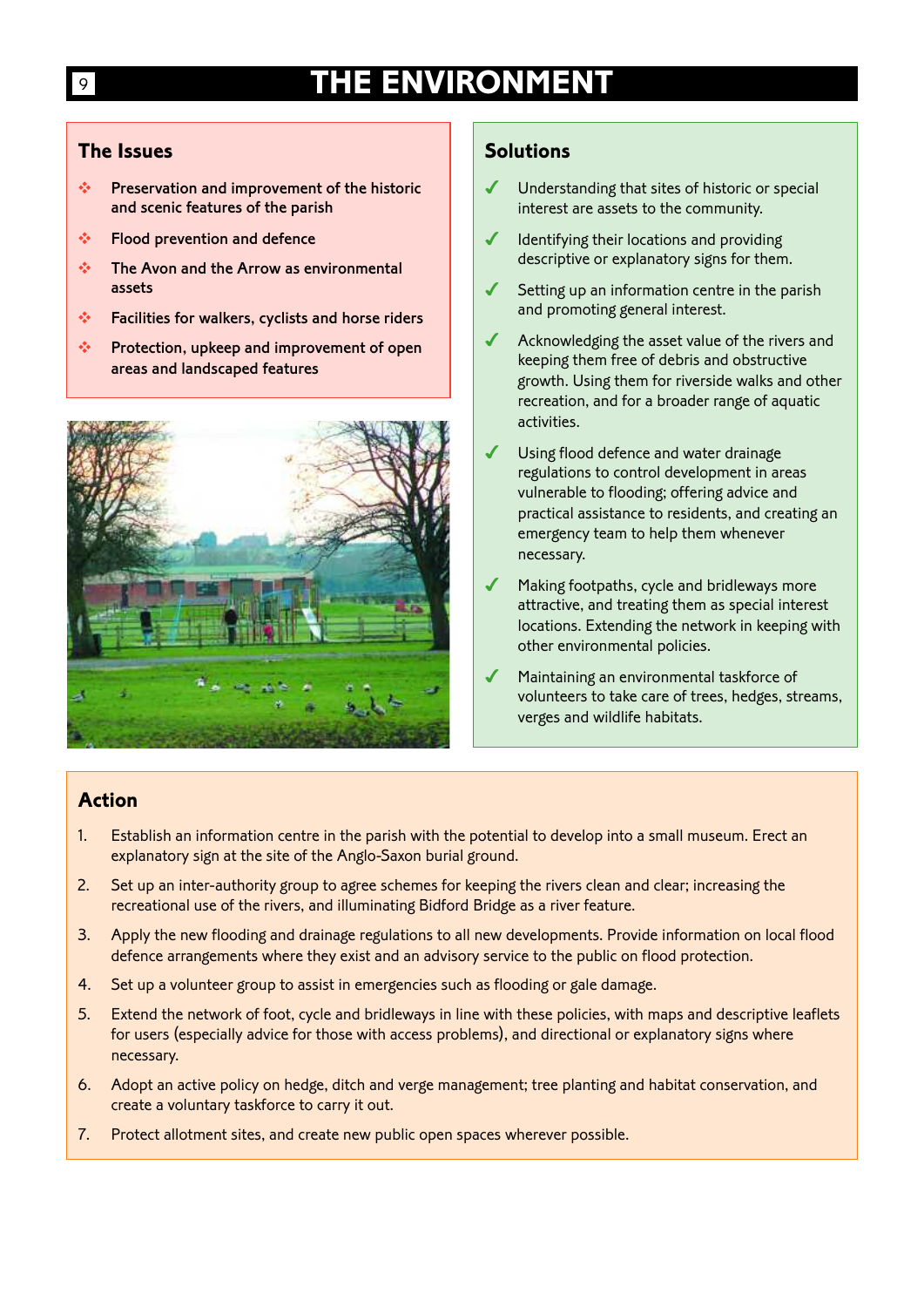# **THE ENVIRONMENT** continued

# **Timescale**

Permanent.

To start immediately, with progress reports during 2004 on items that can be achieved in the short term.

Subsequently, a report on all items to be made to the parish council annually.

# **Partners**

Parish Council **District Council** County Council Local Residents Environment and Countryside Agencies English Heritage Warwickshire Rural Community Council National voluntary organisations



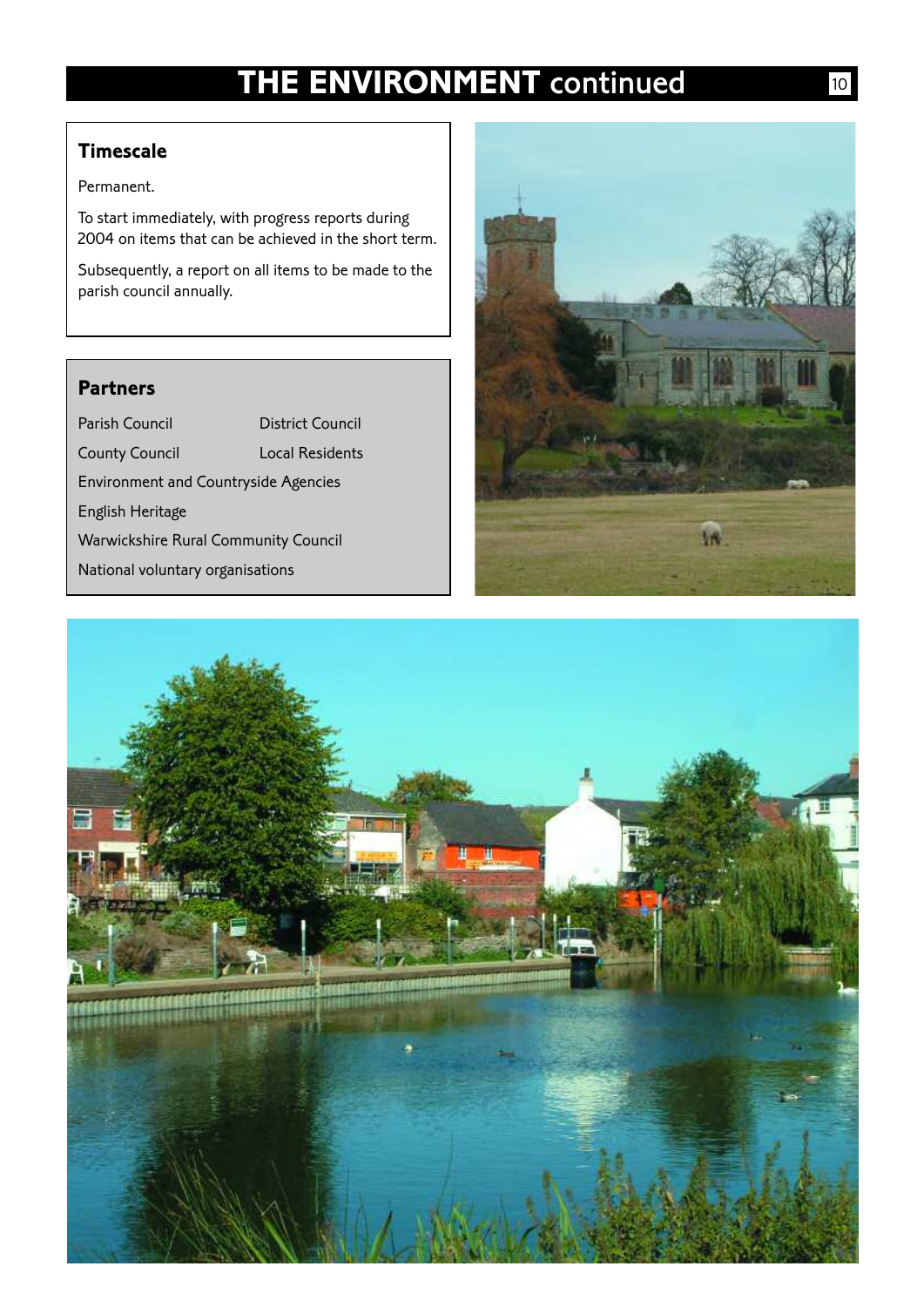# **PLANNING and DEVELOPMENT**

## **The Issues**

- ❖ Halting the trend towards urban-style development in the parish
- ❖ Emphasising the rural characteristics of the villages
- ❖ Retaining and if possible increasing the variety of shops
- ❖ Permissible commercial and industrial development
- ❖ Desirable housing developments and their location
- ❖ Use of "Planning Gain"

# **Solutions**

- ✔ To ensure that Stratford District Council as Planning Authority adopts a policy that safeguards the village qualities of the parish and rejects the urban-style development characteristic of recent years.
- The planning authority should use its development control powers to support retailers in Bidford High Street and to open the way for new retail development.
- Policies already set out in the Local Plan review should be implemented in order to limit the amount of development possible and to eliminate shortages, eg. in public open space, leisure provision, and services to meet the needs of young people.

# **Action**

- 1. Develop an action plan to support local retailers and to make the creation of new retail businesses an attractive proposition.
- 2. Support the establishment of a teashop/restaurant in Bidford High Street and a new tearoom and toilets on the Big Meadow.
- 3. Assess the desirability of siting one or more neighbourhood shops in the St. Laurence Way /Friday Furlong area of Bidford
- 4. Clean up Friday Furlong preparatory to development.
- 5. Confirm that Friday Furlong and the former primary school site are the priority areas for new housing development, and ensure that flood prevention and water drainage regulations are fully observed in these and all other developments to which they are relevant.
- 6. Do everything possible within the policy to assist the Bidford medical practice in moving to more satisfactory premises.
- 7. Keep the need for new sports and recreational facilities in the parish firmly on the agenda in negotiations concerning new developments and potential developer contributions.

# **Timescale**

Action on many of these items has been started during 2003.

It is likely that progress towards their achievement will continue to be made in 2004, but it is still important to see and act upon them at every stage as matters of priority.

#### **Partners**

Parish Council District Council

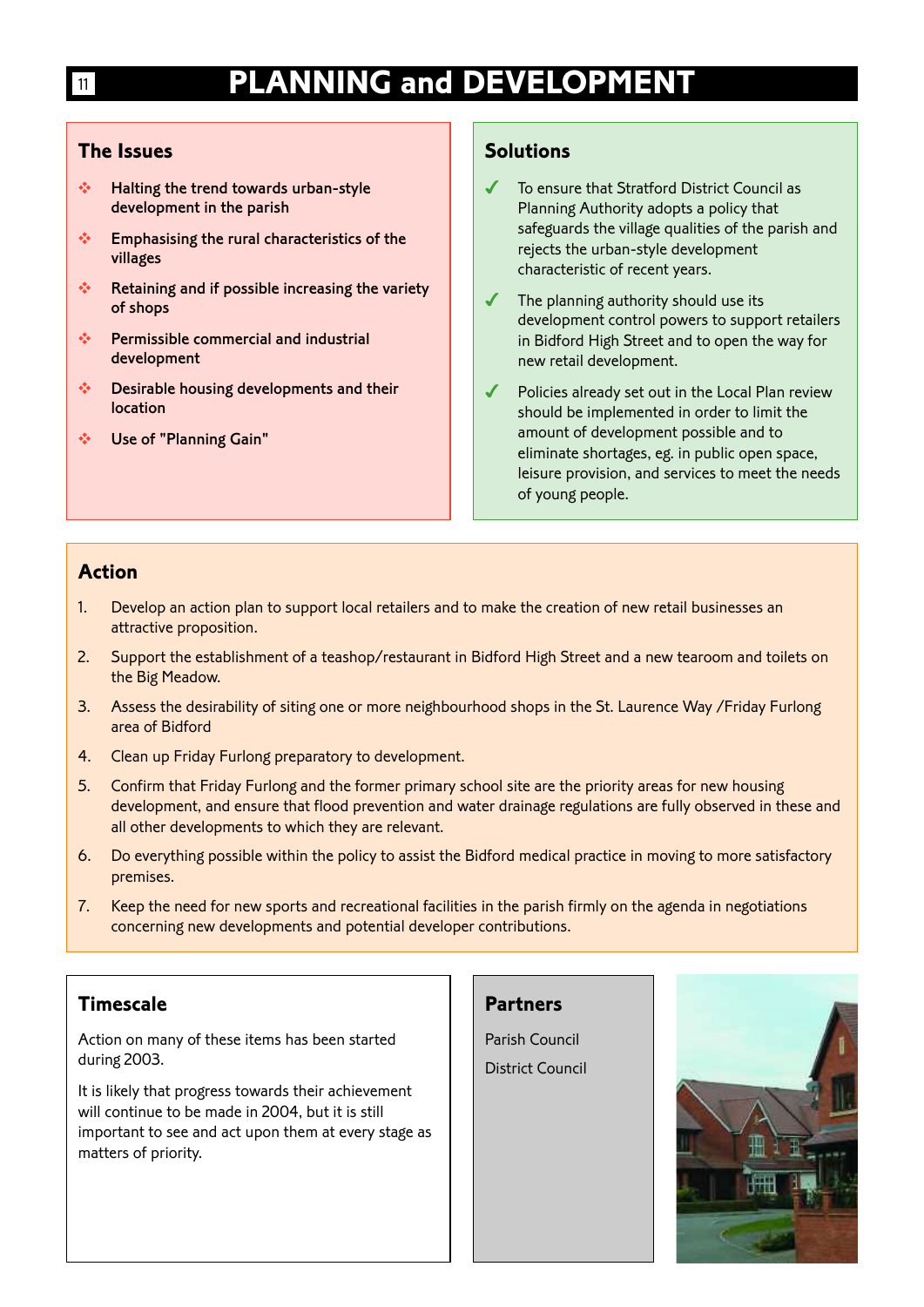# **PUBLIC UTILITIES**

#### **The Issues**

- ❖ Demand for high quality services to the latest technical standards
- ❖ Equal access to services in all parts of the parish
- ❖ Influencing the utility companies

# **Solutions**

- Begin regular working meetings with the utility companies and keep in touch with them through the county and district councils and through direct contact.
- Present an imaginative and well thought out case to maximise local influence.

# **Action**

- 1. Use contacts with the utilities to advise them of public opinion regarding their services and to monitor the quality of their repair, maintenance and restoration works.
- 2. Press constantly for more modern and reliable products, with particular reference to electricity power cuts, low water pressure and poor telephone reception.
- 3. Develop the case for underground cabling for electricity and telephones on service quality, environmental and public safety grounds.
- 4. Raise issues of water quality, continuity of supply, drainage and sewerage with the water company and press for improvements in these aspects of the service.
- 5. Find out the economics of new mains gas connections for parts of the parish which are not at present connected to mains gas.
- 6. Remember the Broadband experience: direct action by determined individuals can pay off, provided that it is backed by good information and effectively presented.

# **Timescale**

All these issues will take time to work through, and it can be trickier to deal with private companies than with other elected bodies.

However all firms have to take reasonable account of their customers' opinions, and Broadband is a recent case where pressure from customers was successful.

The process should be started immediately, and should continue on a permanent basis.

#### **Partners**

| Parish Council                              | <b>District Council</b>    |  |  |
|---------------------------------------------|----------------------------|--|--|
| <b>County Council</b>                       | Countryside Agency         |  |  |
| <b>Warwickshire Rural Community Council</b> |                            |  |  |
| Aquila                                      | <b>British Gas/Transco</b> |  |  |
| <b>British Telecom</b>                      | Severn Trent Water         |  |  |

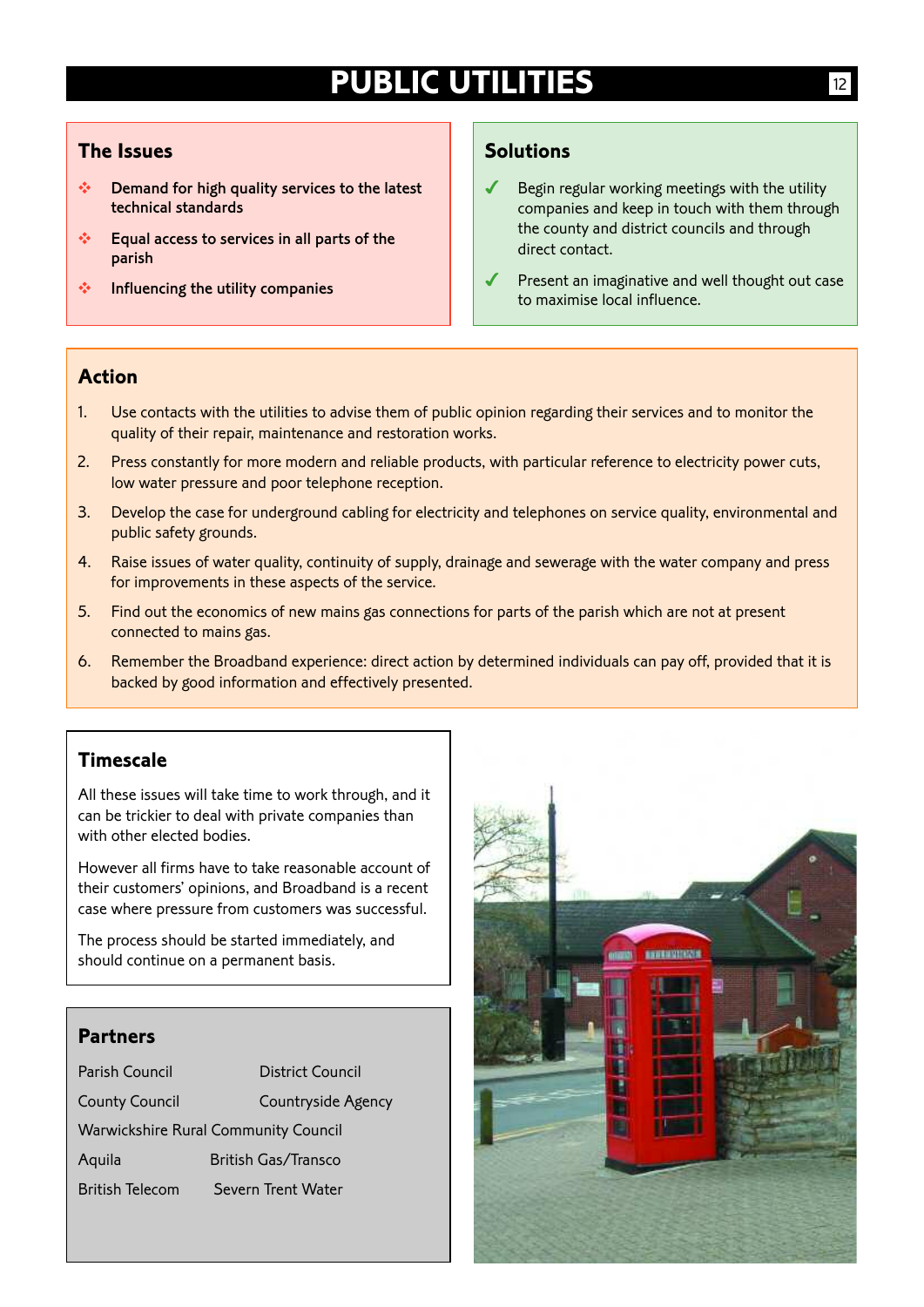# **HEALTH**

## **The Issues**

- ❖ The likely relocation of the Health Centre away from Bidford High Street
- ❖ Two-way communication with Bidford Medical Practice
- ❖ Non-availability of NHS dentistry for new patients

## **Solutions**

- ◆ Develop a working relationship with the Bidford Medical Practice to enable effective consultation with and feed back from the public on the intended location of the new health centre and the services to be available there.
- $\triangleleft$  Assist the practice in providing its services from the new location, by doing everything possible to ensure that the present efficient liaison between the doctors and the Bidford Pharmacy is not adversely affected by the move.

# **Action**

- 1. Leave South Warwickshire NHS Primary Care Trust (PCT) in no doubt of the need for careful planning of the health centre relocation, and the importance of the present linkage between the medical practice and the pharmacy.
- 2. Request the PCT to approve the inclusion of a NHS dental treatment room in the new medical centre when constructed.
- 3. Meet annually with the medical practice to discuss questions of public interest such as surgery and dispensary hours, the range of services available, the appointments system, reception and waiting arrangements, plans for the coming year, and public satisfaction with the service given.



# **Timescale**

Actions 1 and 2 to be taken as soon as possible in 2004, and to be followed up as needed until the new health centre is operational.

Action 3 to be permanent.

# **Partners**

Parish Council District Council County Council

South Warwickshire NHS PCT

Bidford Medical Practice

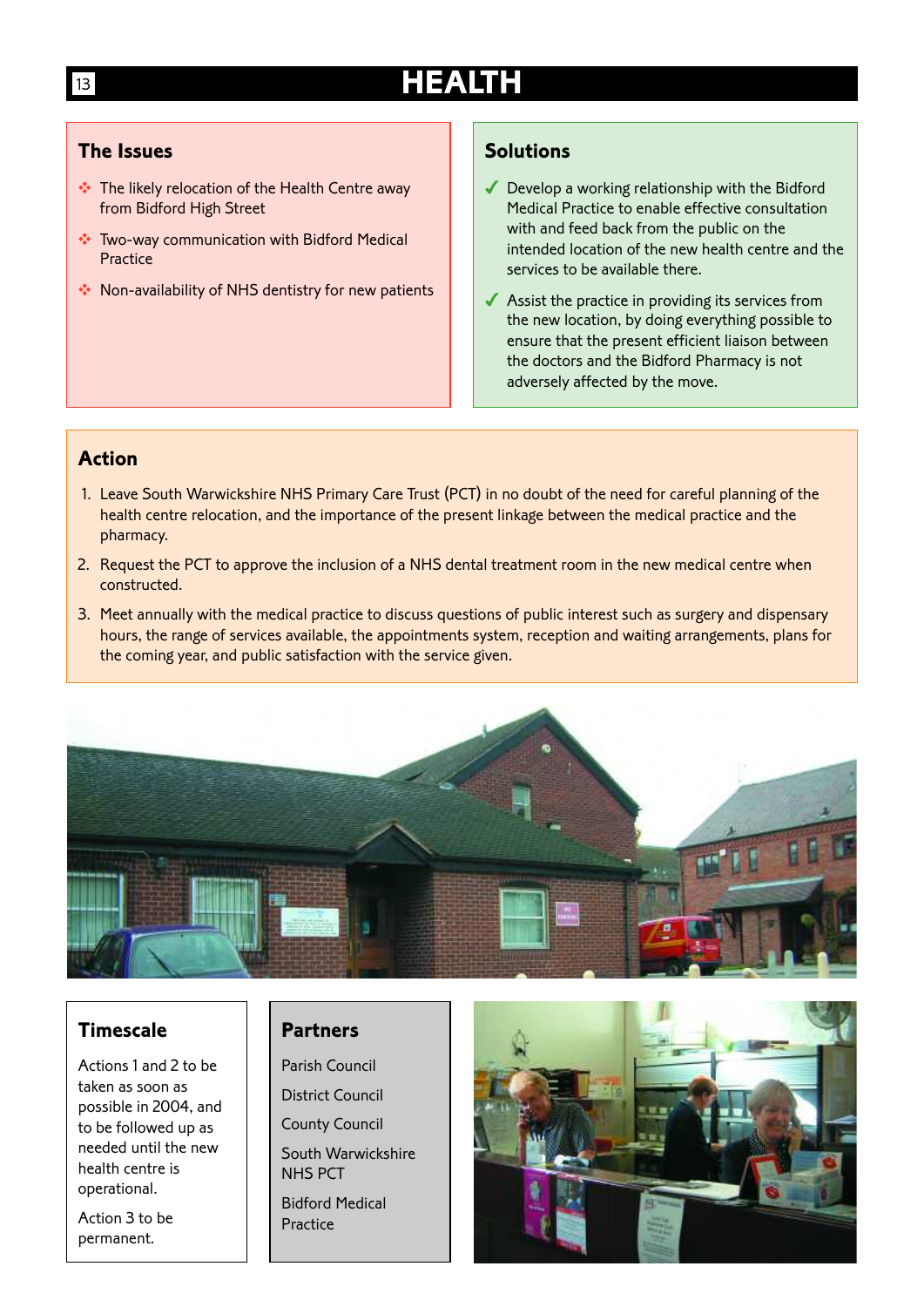# **SOCIAL SERVICES**

#### **The Issues**

- Suitability of buildings and public areas in the parish for disabled access Crawford Hall and disabled users
- ❖ Restoring the meals-on-wheels service for elderly, disabled and housebound people
- ❖ Additional voluntary support and assistance for people in these categories

## **Solutions**

- Survey buildings and places used by the public to see how far they meet peoples' needs and give advice on access where necessary.
- ✔ Increase the number of parking spaces for disabled people and ensure that "disabled parking" in the parish is effectively policed.
- Take the needs of people with disabilities or limited mobility into account in all new street, traffic or access planning, and critically review current provision in public places.
- Organise voluntary assistance for residents in need of help in their homes, and press the county social services to upgrade their performance to meet proven need.

# **Action**

- 1. Ask the County Council to undertake a thorough access survey and to give advice on how to meet the demands of the new disability law.
- 2. Ask the police to enforce disabled parking provisions, and Budgens to put up notices reminding customers that the marked spaces are strictly reserved for disabled people.
- 3. Keep a constant eye on all aspects of provision for disabled users at the Crawford Hall.
- 4. Make access for people with disabilities or mobility problems a priority when making improvements to Bidford High Street, public transport, and access to the Big Meadow.
- 5. Organise appraisal respondents willing to help elderly or disabled neighbours, with guidance from specialist local voluntary agencies. Include Meals-on-Wheels in the scheme.
- 6. Set up a B50 Disablement Group or Committee.
- 7. Press the County Council to upgrade the range and response level of its social services.

# **Timescale**

Items 1 and 2 immediately.

All other actions to be initiated during 2004 and to be regarded as permanent.

# **Partners**

Parish Council District Council County Council Local residents Stratford Council for Voluntary Service Warwickshire Rural Community Council Local Voluntary agencies

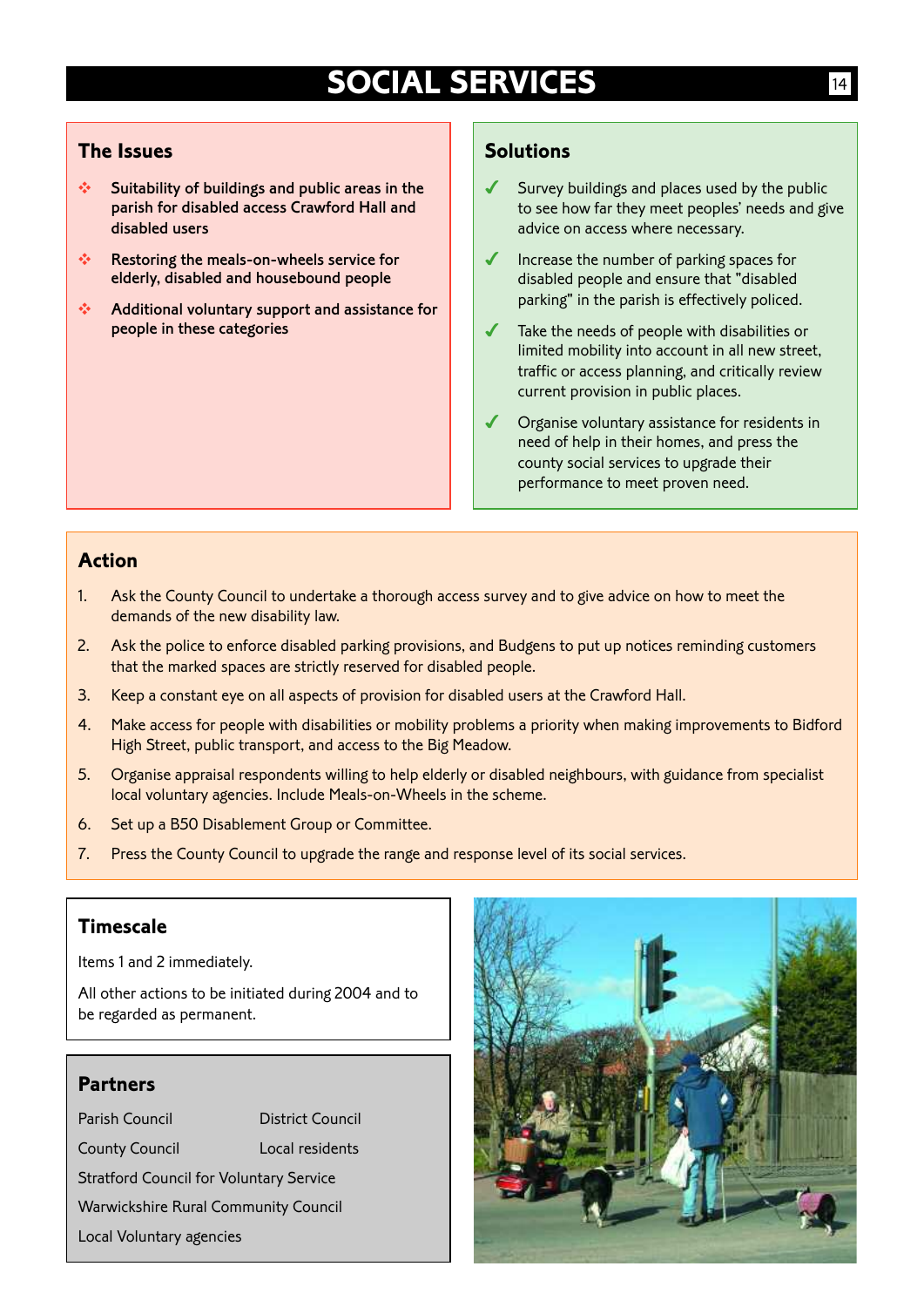# **CHILDREN and YOUNG PEOPLE LEISURE and RECREATION**

# **The Issues**

- ❖ Care services and activities for children of school age and below
- ❖ Channelling the energies of young people
- ❖ Need for new sports and social facilities
- ❖ The future of the Crawford Hall complex

# **Solutions**

- Use the talents and initiative of local people to produce a range of homegrown schemes which can be brought quickly into effect.
- Get assistance and guidance on sources of grant aid and other fundraising from voluntary agencies.
- Press the District Council to accept its responsibility as leisure authority and give practical support including funding to new developments.

## **Action**

- 1. Set up or encourage groups willing to provide out-of-school care for children
- 2. Consider setting up a holiday activity scheme for children of all school ages
- 3. Sponsor a youth council to advise on the needs and wishes of young people and practical ways of responding to them
- 4. Create one or more evening meeting places for young people
- 5. Set up a meeting to discuss possible new social and recreational activities and identify volunteers to organize them.
- 6. Continue the modernisation of the Crawford Hall. Link this development with plans for new sports facilities and an internet café.
- 7. Ask the District Council to take account of the local demand for a swimming pool in making their strategic plans for the district.

# **Timescale**

All action to be taken during 2004 and 2005.

## **Partners**

Parish Council

District Council

Countryside Agency

Local Residents

Warwickshire Rural Community Council

Stratford Council for Voluntary Service

Local Youth Agencies

Bidford Community Group

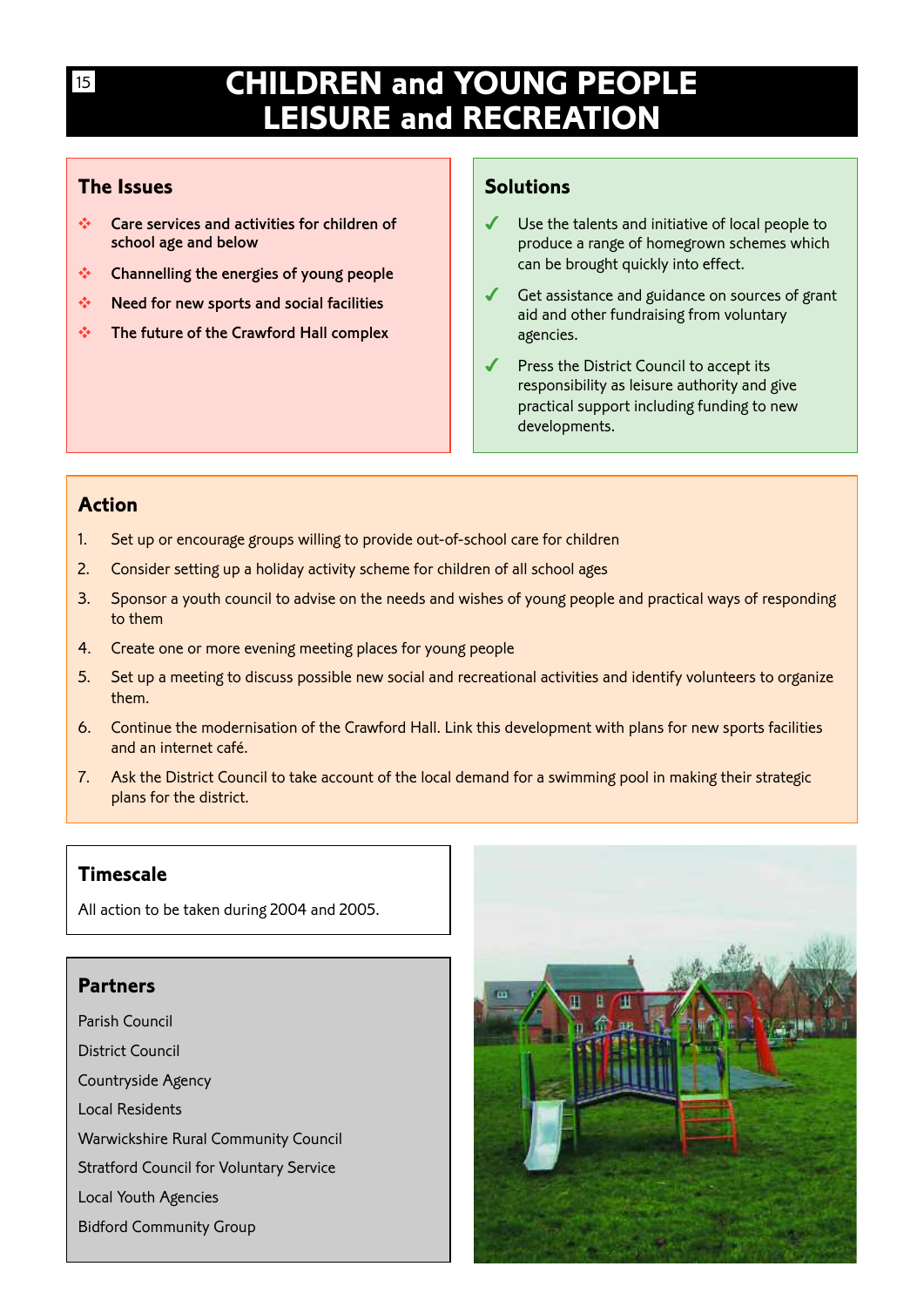# **LAW and ORDER**

#### **The Issues**

- ❖ Inadequate Police Presence
- ❖ Public Protection and Law Enforcement
- ❖ Formation of Neighbourhood Watch schemes

## **Solutions**

- $\blacklozenge$  Increased police presence, especially in sensitive areas, to revive and cement public confidence.
- ◆ Stronger enforcement measures in all areas of policing.
- ◆ Use of up-to-date technology to assist in police work, and an end to the apparent neglect of a rural parish, which shares many of the familiar public order problems often associated with town and city locations.
- ◆ The installation of CCTV cameras in Bidford High Street is welcomed as a start.

#### **Action**

- 1. Greater police presence required in the villages, and on the Big Meadow.
- 2. Police to enforce road traffic regulations in respect of speeding, parking, vehicle noise and emissions.
- 3. Police to enforce age restrictions on the sale of tobacco and alcohol.
- 4. Make the streets of the parish an alcohol free zone.
- 5. Refer appraisal information on drugs usage to the police for action as necessary.
- 6. Promote the formation of new neighbourhood watch schemes in the parish.

# **Timescale**

Items 1, 2 and 3 are of the greatest long-term importance and should begin immediately.

The action on drugs usage (item 5) should also be taken without delay.

With these actions in place, progress should be made on item 6 during 2004. At the same time, the Parish Council can determine the degree of urgency for item 4.



#### **Partners**

Parish Council District Council County Council

Warwickshire **Constabulary** 

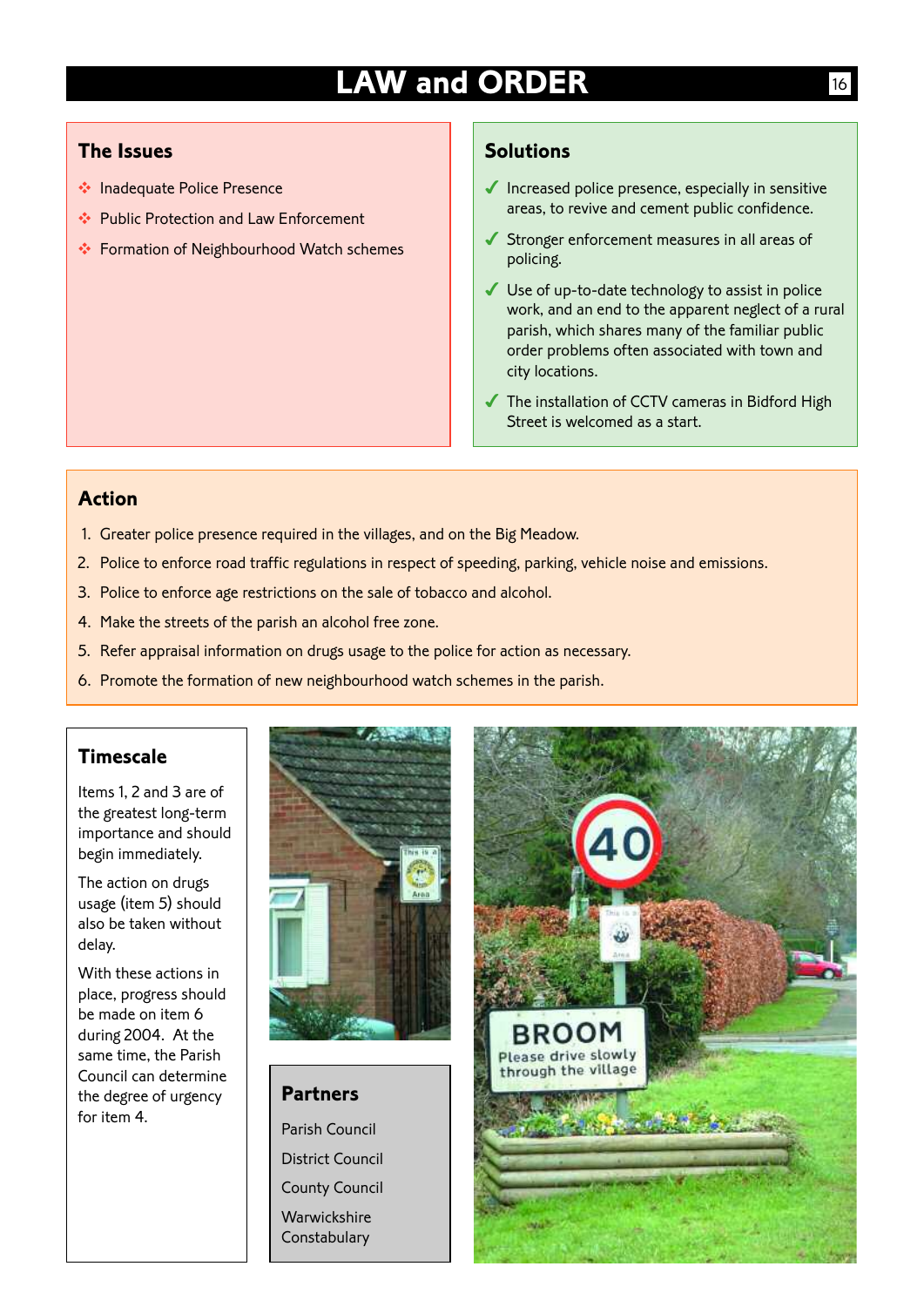**The B50 Appraisal Steering Group:** Julie Crawshaw, John Daffern, Mark Dixon, Mike Gerrard (Chairman), Jim Langridge, John Rigby (Chairman to January 2002), Brian Tafft, Andy Tooth.

**Mo and Peter Johnson,** who printed the Appraisal questionnaire.

**Rick Shelton,** who worked harder than anyone up to the end of the Appraisal phase.

**John Daffern,** who designed the appraisal questionnaire sheets and played a key part in the structure of the questions.

**Judy Daffern,** who typed them and put them on a disc.

**Mark Dixon** for the appraisal cover photograph, the trademark for the entire Parish Plan process.

**Lynne Rigby,** who worked as a team with John during his chairmanship.

**Heather Gerrard,** for her invaluable support throughout.

**Warwick Network Ltd.** who enumerated and analysed the answers to the questionnaire.

**Bidford Gliding Club, Bidford Grange Golf Club, and Steven Cross,** who sponsored the prizes.

**Bloomfield Ltd. and Art Nouveau** for the printing of handbills and flyers.

**Stratford Repro, for the banners.** 

**The residents of Broom, Barton, Marlcliff and Bidford** (more than one hundred of them) who distributed and collected the pilot appraisal questionnaires and the final questionnaires resulting – and the 1340 households which responded.

**Bidford Community Group,** for providing refreshments at the Village Day, space in their newsletters, volunteer workers, and a lot of time for informal discussions.

**Bidford Parish Clerk** Elizabeth Kidner, who was always available and helpful, and who provided a constant flow of useful information.

**Parish Councillors** Rowenna Irving, Joy Keeley and Hedley Langston for joining the steering group at the action plan stage, and giving their time and advice freely through to the finalisation of the Parish Plan and beyond.

**District Councillors** Kim James, Daren Pemberton and Brian Slaughter, and County Councillor Peter Barnes for their unflagging interest and practical support.

**The management and staff** of the Royal British Legion, the Frog and Bullrush, and the Bull's Head for providing free meeting space whenever needed.

**The Countryside Agency and Stratford-on-Avon District Council** for their financial support and professional advice.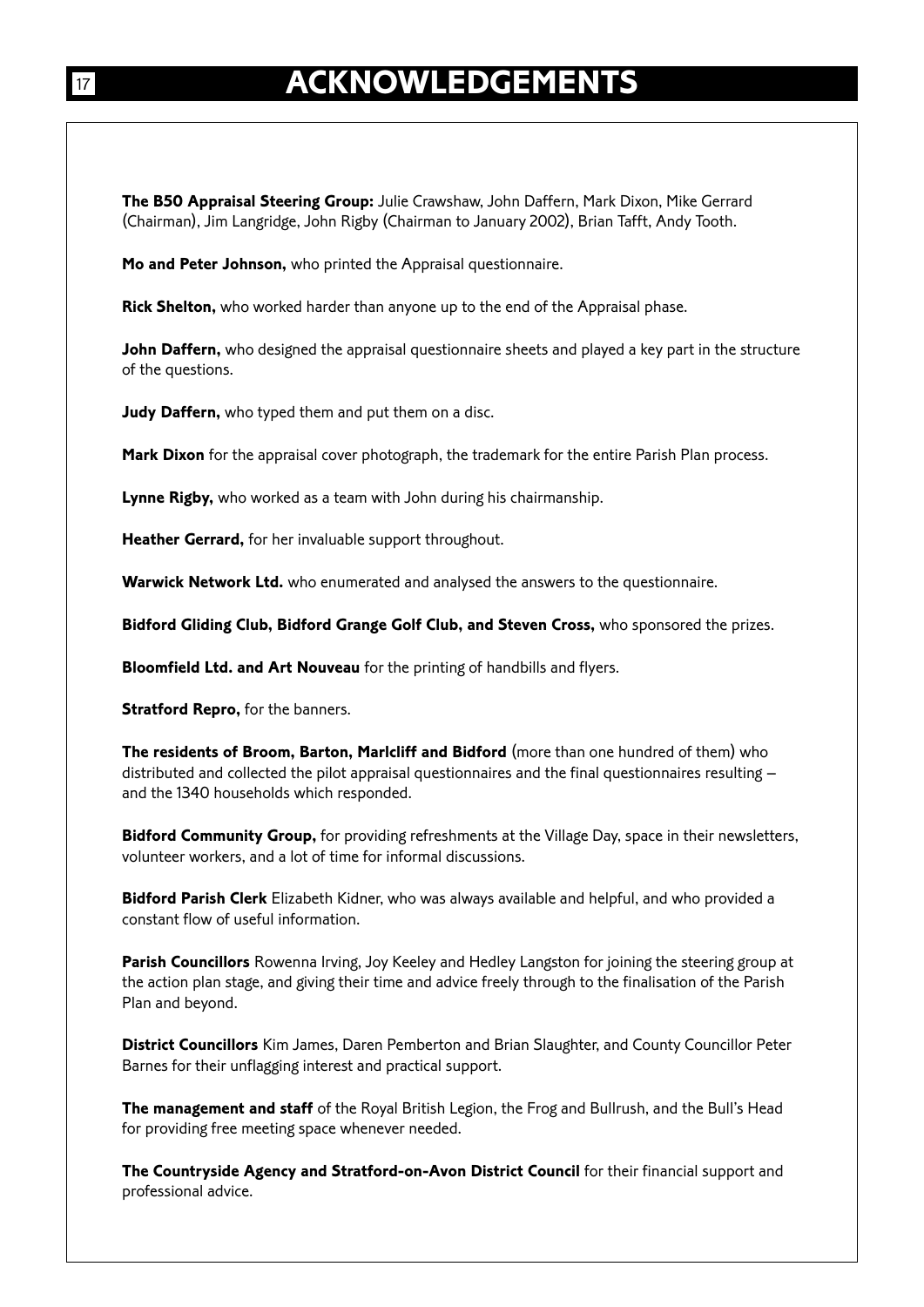**Warwickshire County Council and Warwickshire Rural Community Council** for the professional advice of their respective technical officers.

**Long Marston Parish Appraisal Committee** for their generous advice and encouragement at the questionnaire construction stage, and for accepting that plagiarism really is the sincerest form of flattery.

**Dilys and Neill King** (Salford Priors) for their recommendations on the printing of the Parish Plan.

**Design & Cartographic Services,** Stratford-on-Avon District Council for the design and printing of the Parish Plan.

**The local press,** notably the Alcester Chronicle, the Evesham Journal, the Stratford Herald and The Bear, for keeping the whole Appraisal-Action Plan- Parish Plan process in the public eye over the past three years, and

**Bidford-on-Avon Parish Council** for setting the wheels in motion, for keeping a friendly eye on progress made, for providing financial assistance when needed, and for placing its complete confidence in the appraisal steering group. The steering group hopes and trusts that the council's confidence was well founded.